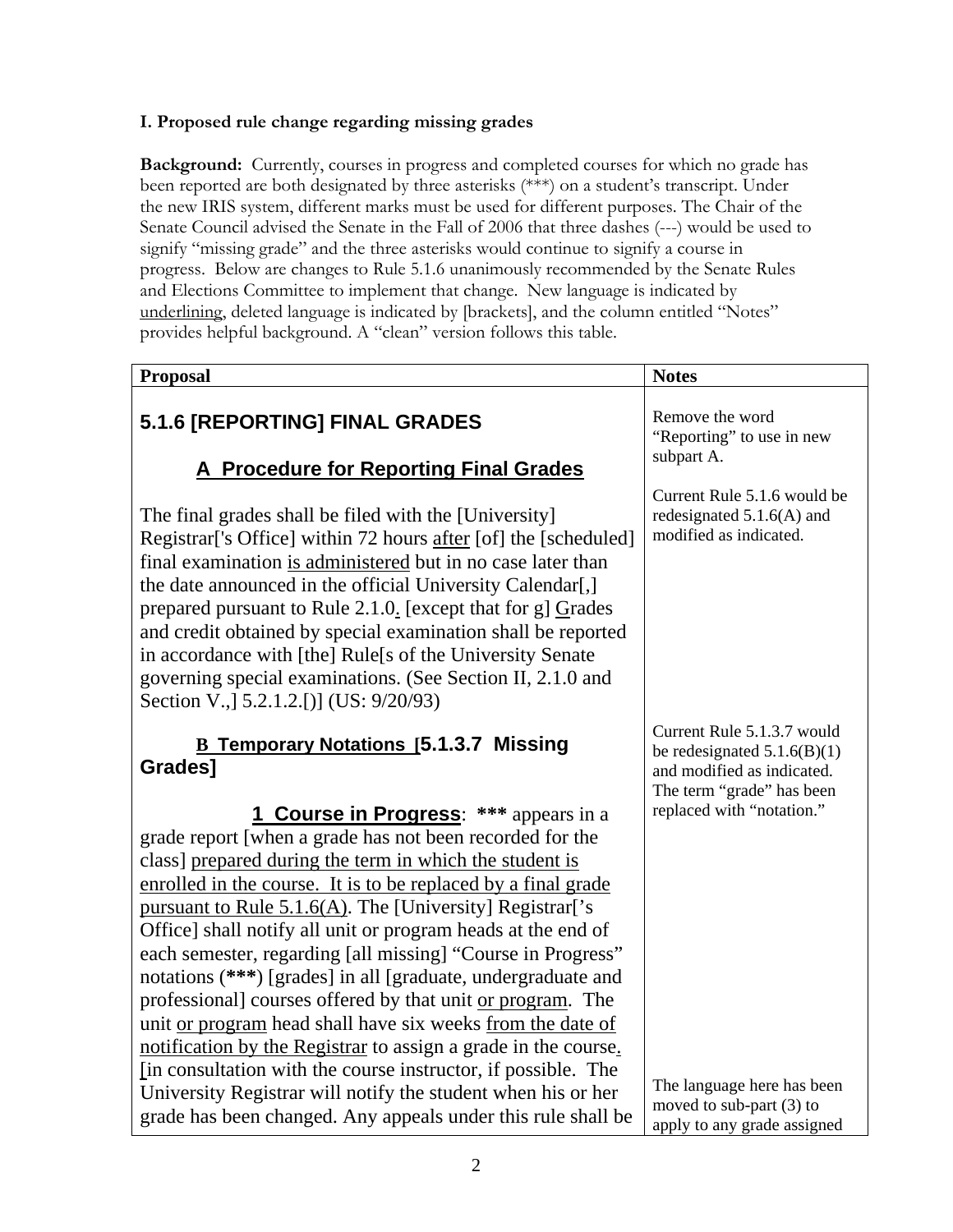| <b>Proposal</b>                                                                                                                                                                                                                                                                                                                                                                                                                                                    | <b>Notes</b>                                                                                                                                                                                                                               |
|--------------------------------------------------------------------------------------------------------------------------------------------------------------------------------------------------------------------------------------------------------------------------------------------------------------------------------------------------------------------------------------------------------------------------------------------------------------------|--------------------------------------------------------------------------------------------------------------------------------------------------------------------------------------------------------------------------------------------|
| taken to the Academic Ombud.] If no change is made by the<br>unit or program head, the "Course in Progress" notation<br>$(***)$ will be replaced with a "Missing Grade" notation $(--)$ ,<br>with further changes made pursuant to Rule $5.1.6(B)(2)$                                                                                                                                                                                                              | to replace either a $***$ or ---<br>notation.                                                                                                                                                                                              |
| 2 Missing Grade: --- appears in a grade report when<br>no grade has been reported to the Registrar either under Rule<br>$5.1.6(A)$ or $(B)(1)$ . The Registrar shall notify all unit or<br>program heads at the end of each semester or term regarding<br>all "Missing Grade" notations (---) in all courses offered by<br>that unit or program. If a missing grade notation can be<br>replaced with a grade, it should be done as promptly as<br><u>possible.</u> | This part $(2)$ is the new "triple"<br>dash" grade required by IRIS.<br>The last sentence is new, and<br>reflects current practice, as<br>described by the Registrar,<br>that hese are worked on<br>informally on a case-by-case<br>basis. |
| <b>3 Procedures for Changing Temporary</b>                                                                                                                                                                                                                                                                                                                                                                                                                         |                                                                                                                                                                                                                                            |
| <b>Notations.</b> The unit or program head will consult, if<br>possible, with the instructor of record for the course when<br>assigning a grade under this rule. The Registrar shall notify<br>the student at the student's address of record of any<br>assignment of a grade under this rule. Appeals shall be<br>taken to the Academic Ombud.                                                                                                                    |                                                                                                                                                                                                                                            |